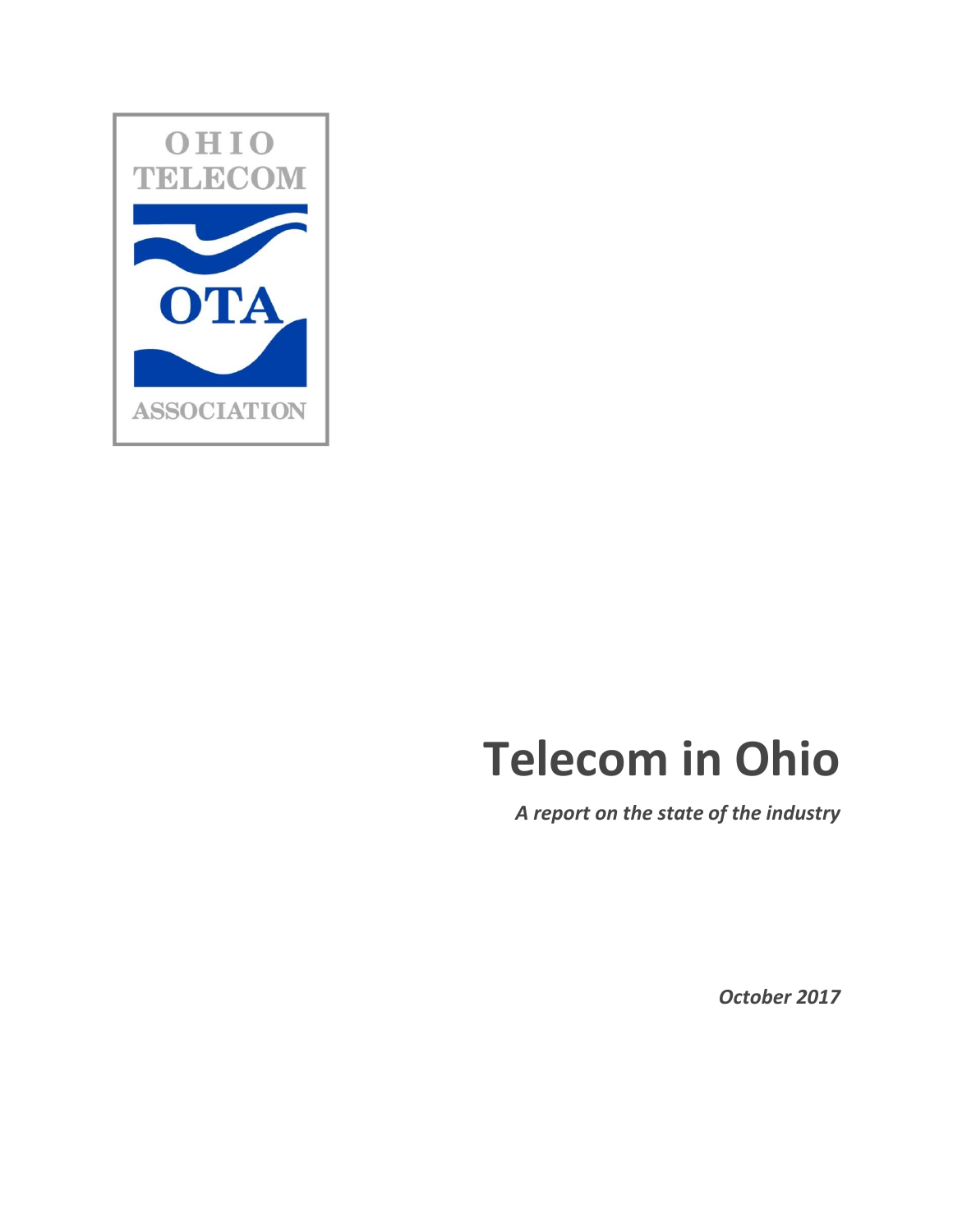# **Table of Contents**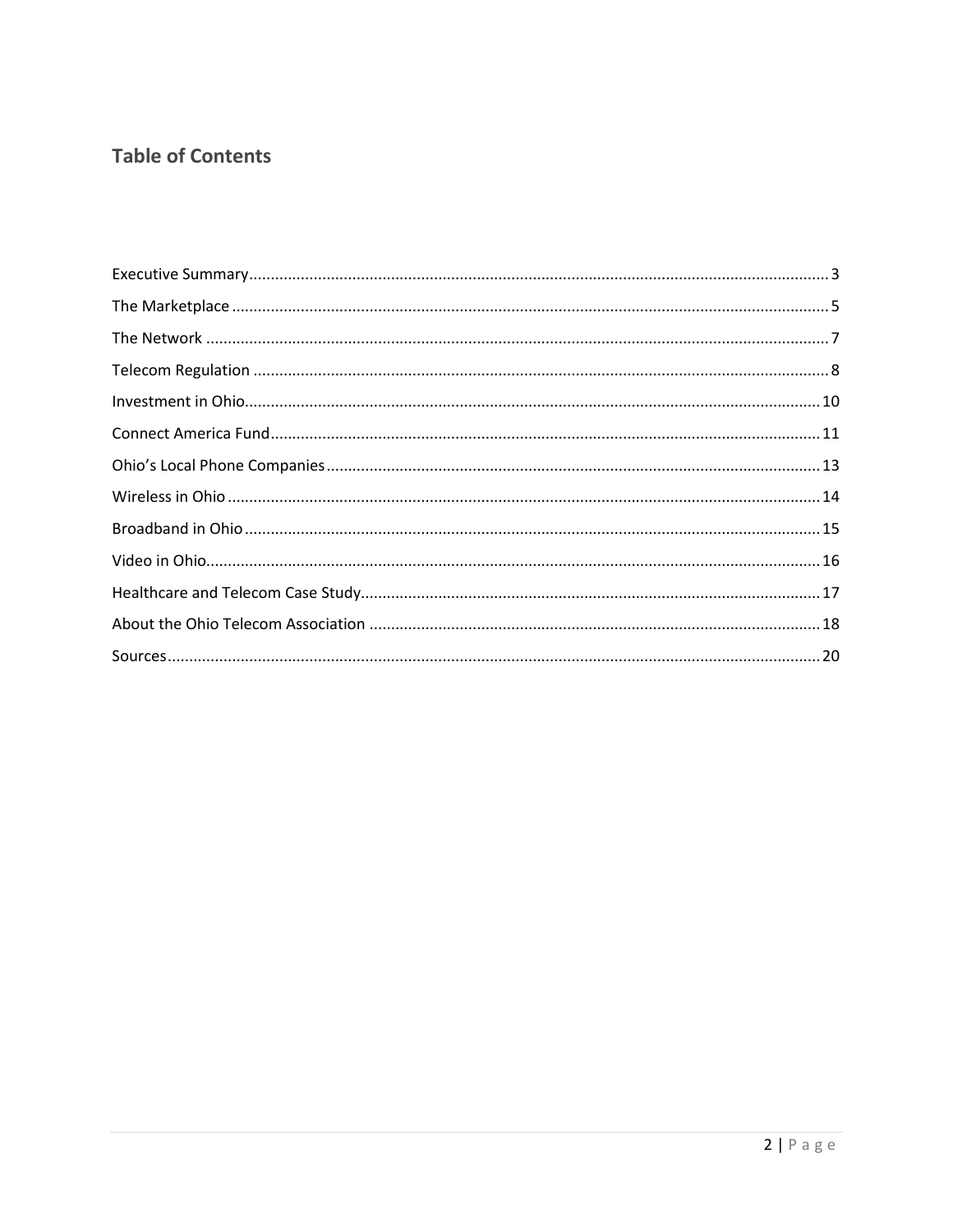## <span id="page-2-0"></span>**Executive Summary**

Telecommunications in Ohio is a thriving industry. It supports every facet of the state's economy and has transformed commerce, healthcare, education, agriculture, security and government services. This report from the Ohio Telecom Association quantifies the marketplace and profiles the diverse service providers across the state.

Following are highlights of the report:

- **Telecom in Ohio is a \$23-billion annual industry.**<sup>1</sup>
- Ohio telecom companies contribute more than \$4 billion annually to the state's economy and employ more than 16,000 Ohioans.<sup>2</sup>
- Ohio telecom companies invest \$1 billion annually in the network  $$ constantly making upgrades and expanding service.<sup>3</sup>
- **99%** of Ohio homes can receive high-speed Internet. 72% of homes subscribe to the service from one of Ohio's 203 providers.<sup>4</sup>
- Household spending on telecom has increased 33% over the past three years and now totals \$325 per month, including wireless.<sup>5</sup>
- 70% of Ohio homes are wireless-only and no longer have a landline phone.<sup>6</sup>
- Ohio's local telephone companies have lost 80% of their landline customers since 2000.<sup>7</sup>
- Mobile wireless has grown far beyond landline losses. There are now more wireless phone numbers in use than people in Ohio.<sup>8</sup>
- 70% of 911 calls are made from cell phones. 50% of those are made from indoors.<sup>9</sup>
- The average home consumes 150 GB of data per month. Increasing data consumption requires service providers to continually upgrade their networks.<sup>10</sup>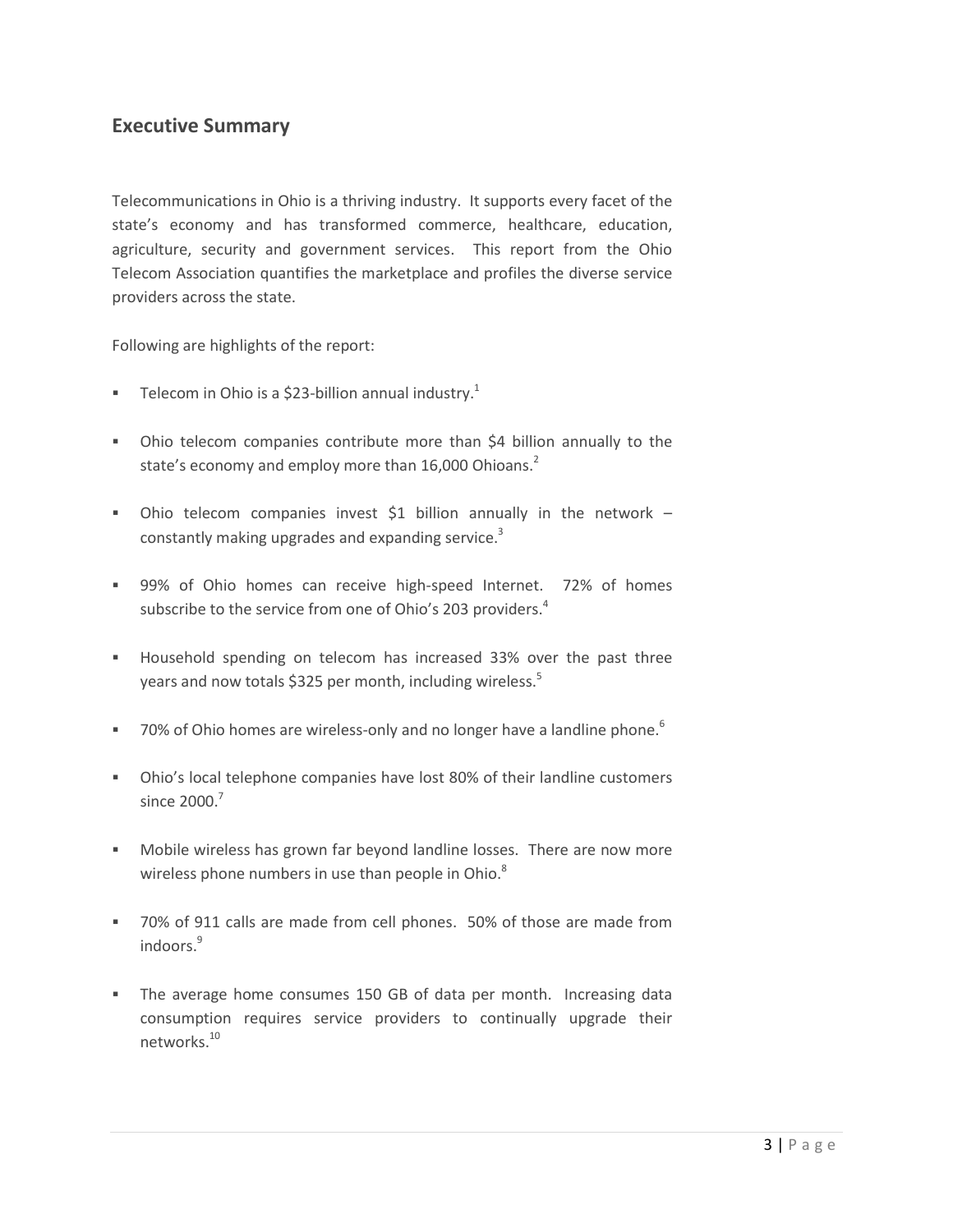- More than 50% of adults own a tablet computer, such as an iPad.<sup>11</sup>
- Screen time on smartphones and tablets now exceeds television viewing.<sup>12</sup>
- 35% of homes stream video an average of 10 hours per week. Streaming requires a faster Internet connection and more network bandwidth.<sup>13</sup>
- Between the years 2007 and 2016, AT&T saw its Internet traffic increase 250,000%. By the end of 2020, traffic on the AT&T network will increase another seven times.<sup>14</sup>
- Verizon Wireless projects its mobile data will increase seven times by 2019.<sup>15</sup>
- **The last comprehensive action the Ohio Legislature took to update laws** affecting telecom providers was in 2010 with the passage of SB 162, the Telecommunications Modernization Act.
- Seven years later, local phone service remains heavily regulated in Ohio, even as wireless, cable television and Internet providers enjoy an open and competitive market.
- **Excessive and imbalanced regulatory burdens on local phone companies** create an unlevel playing field and inhibit greater investment in their networks.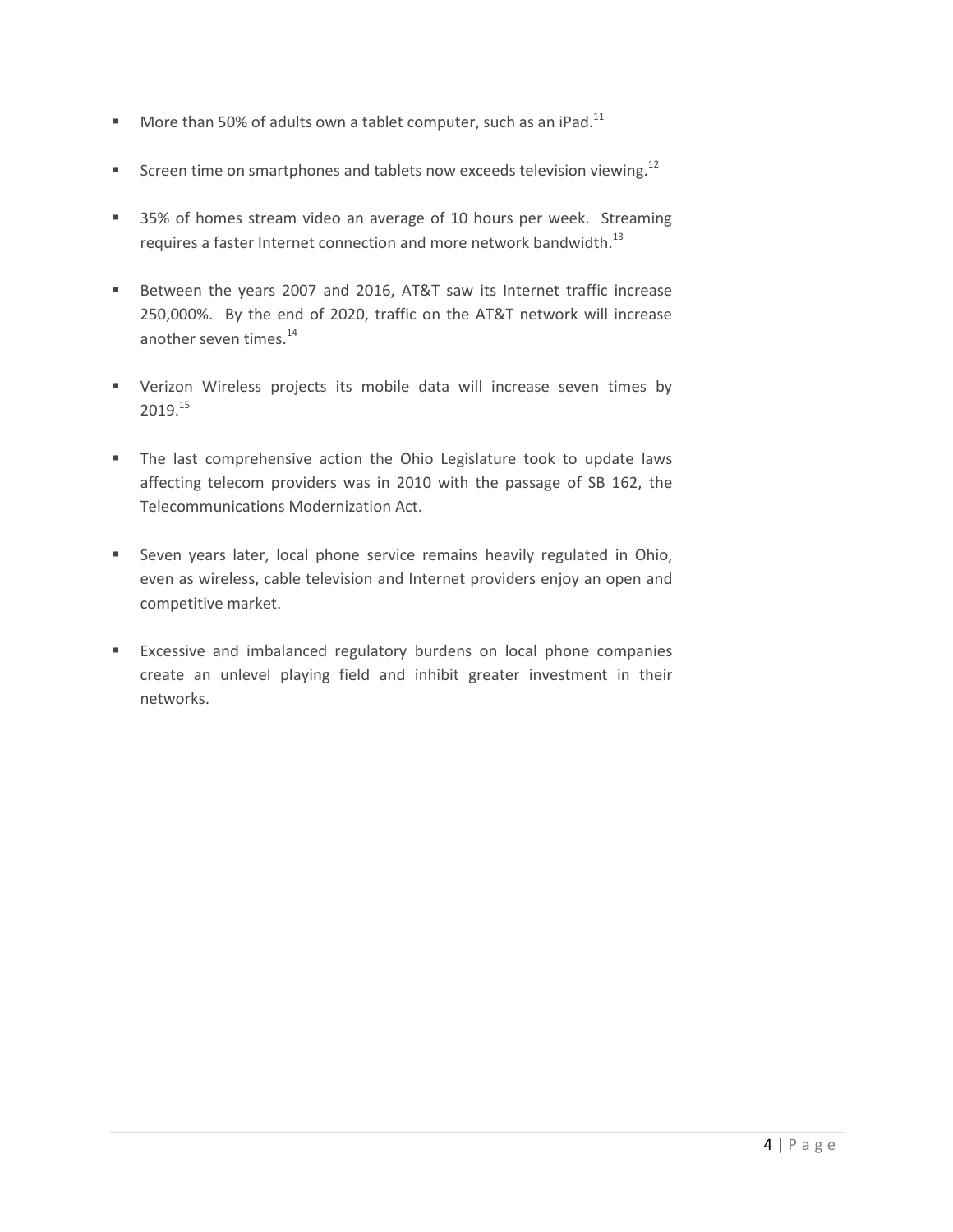# <span id="page-4-0"></span>**The Marketplace**

The telecom marketplace in Ohio is highly competitive, with hundreds of companies offering voice, video and data services. Wireless leads the pack among all providers with \$9 billion in annual revenues – more than 50% of which comes from mobile data plans. $^{16}$  Local and long distance are steadily declining.

| <u>ICICCOIN INCRENTAC III ONIO (III DINIONIST</u> |        |        |        |        |
|---------------------------------------------------|--------|--------|--------|--------|
| <b>Service</b>                                    | 2006   | 2009   | 2013   | 2017   |
| Local / Long (landline)                           | \$5.7  | \$5.4  | \$3.5  | \$3.2  |
| <b>Wireless and Wireless Data</b>                 | \$3.3  | \$4.4  | \$6.8  | \$9.0  |
| <b>Subscription Video</b>                         | \$1.3  | \$2.8  | \$3.8  | \$4.3  |
| <b>Broadband</b>                                  | \$1.5  | \$2.8  | \$6.2  | \$6.5  |
| <b>TOTAL</b>                                      | \$11.8 | \$15.4 | \$20.3 | \$23.0 |

 **Telecom Revenue in Ohio (In Billions)<sup>17</sup>**

Local and long distance have declined by 43% over the past decade and now only make up 14% of the total. Wireless and video revenues have roughly tripled, and broadband has increased more than four-fold.



*In 2006, local and long distance made up onehalf of all telecom revenue. By 2017, they had dropped to only 14%.*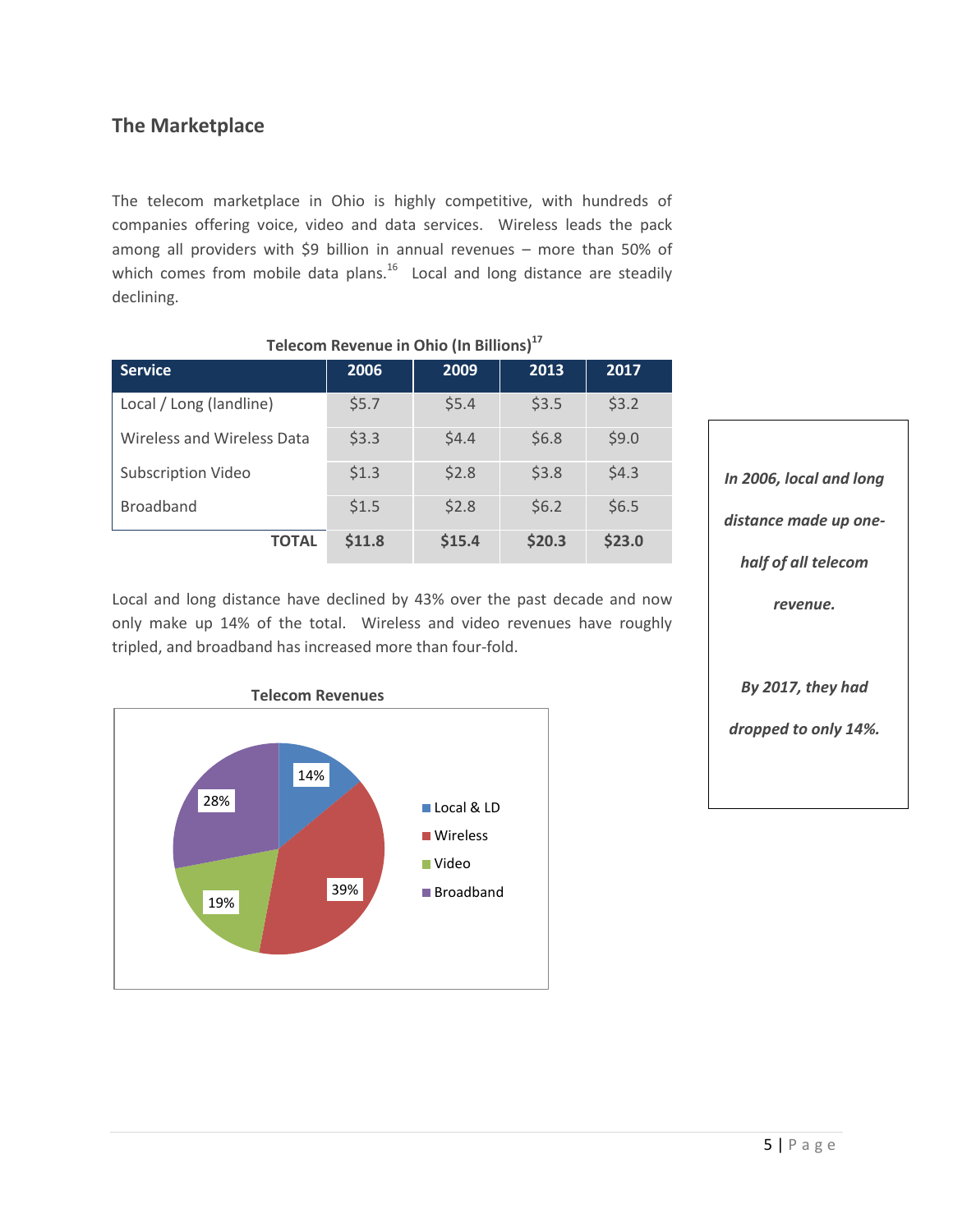#### **The Competitors**

There are 40 incumbent local telephone companies, 161 competitive local telephone companies, 31 cable television companies, two satellite television companies (DirecTV and Dish Network), 11 mobile wireless companies and 203 Internet service providers (ISPs) competing to provide Ohioans with voice, video and Internet services.<sup>18</sup>

Whereas Internet and video are optional for consumers, basic local phone service is still regulated as an entitlement. Even as 70% of homes are wireless only, basic local phone service must remain available to 100% of homes.

Across the state, there are 759 "exchanges" – designated calling areas for local telephone companies, established by the Public Utilities Commission of Ohio.

Upon application, where there are two or more providers for basic local phone service, state law deems the exchange to be "competitive."

In Ohio, 96.5% of all exchanges have multiple providers competing for the customer's business and are competitive.<sup>19</sup>



 **Percentage of Ohio Exchanges with Competition**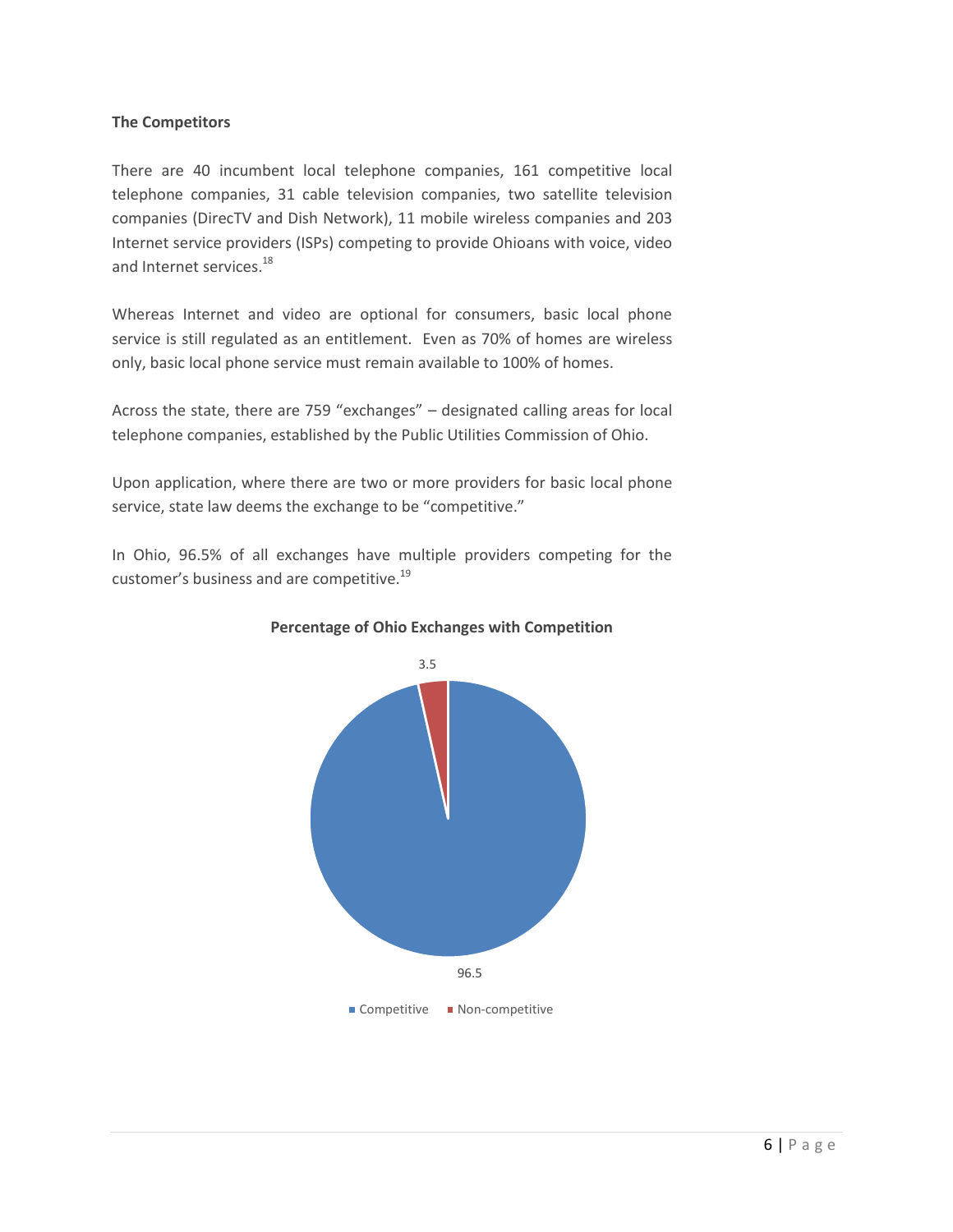## <span id="page-6-0"></span>**The Network**

The wireline telecom network is the backbone of all communications. Without it, wireless calls could not be completed, and the Internet could not operate.

Consumers have come to expect that the network will be able to accommodate their growing online activities: video streaming to their tablets, browsing from their smartphones, high-definition signal to their TVs – all simultaneously.

In order to meet this rapidly growing need, Internet service providers (ISPs) must constantly increase the capacity to meet consumer needs. For example, to stream a single video in ultra-high-definition resolution (4K), the consumer needs a minimum of a 25 Mbps connection. As streaming approaches 100% of homes, ISPs will need to upgrade all parts of their networks.

AT&T has seen a 250,000% increase in network data traffic since 2007. There is a broad range of available Internet speeds in Ohio, based on the providers and locations.

Ongoing investment in the network, combined with efficient public policy, will ensure that all consumers have access to fast, reliable Internet access at comparable speeds.

#### **IP Transition**

The telecom network in Ohio is undergoing a radical transformation from old copper phone wires and circuit-based switches to an all Internet Protocol (IP) system. This means that all communications – voice, video, pictures, songs and the Worldwide Web – will be converted into data and processed by new data switches and other electronics.

<span id="page-6-1"></span>The transition will require a wholesale replacement of old equipment with new IP networks, including fiber optics. The FCC will manage and direct the IP transition in coordination with the states.

*Telecom providers must constantly upgrade their networks to keep ahead of consumer demand. AT&T has seen a 250,000% increase in network data traffic since 2007.*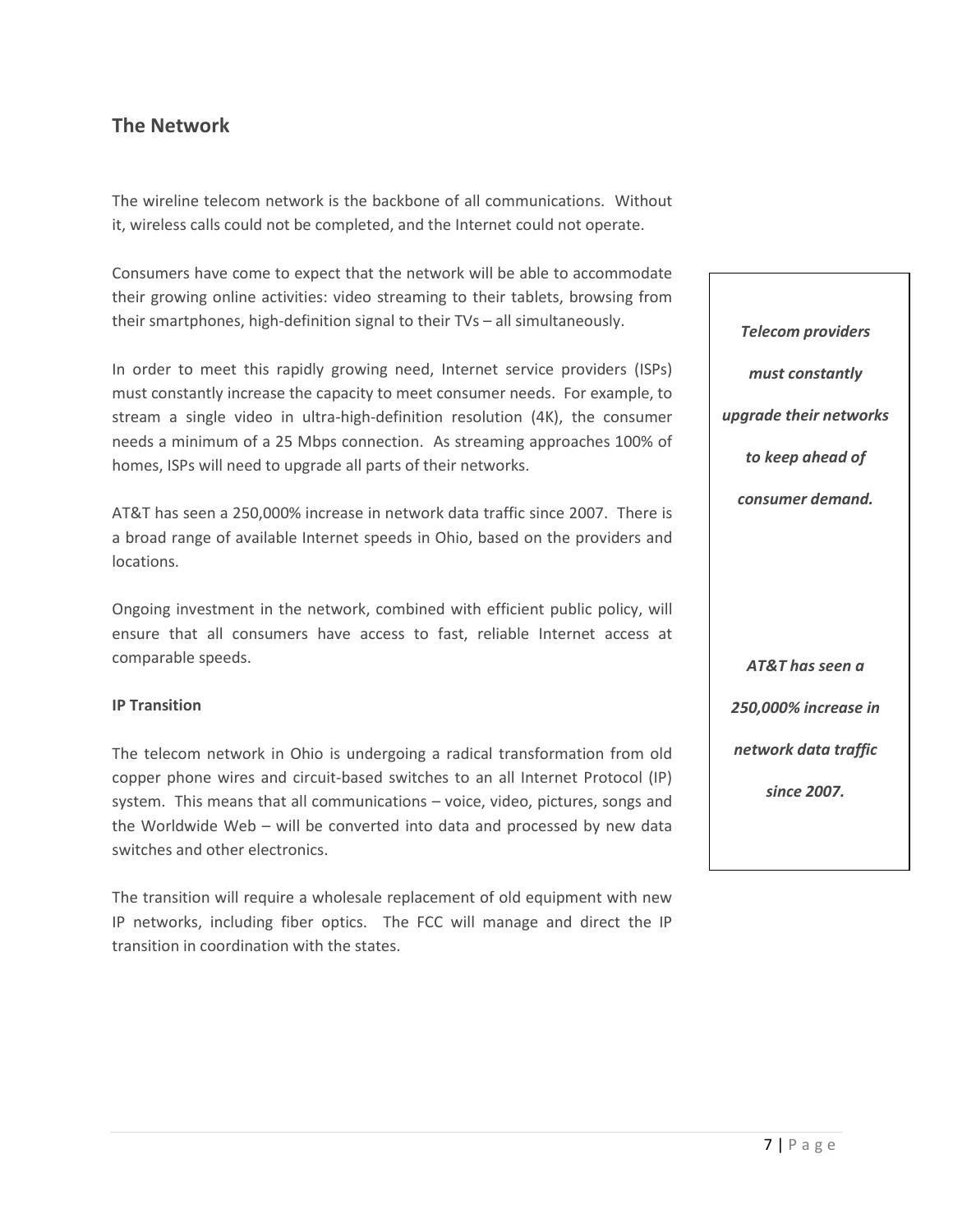# **Telecom Regulation**

For more than a century, Incumbent Local Exchange Carriers (ILECs), also known as local telephone companies, operated as government-sanctioned monopolies. Each company was assigned a geographic territory and became the sole provider of local phone service in that area. In exchange for this exclusivity, the government set rates, established service standards and restricted the profits that companies could earn.

#### **United States**

ILEC areas were opened to competition with the passage of the federal Telecommunications Act of 1996; yet *21 years later*, many of the *state* regulations that were original conditions of their monopoly status still exist.

In January 2013, the Federal Communications Commission began implementing "Connecting America: a Plan to Reform and Modernize the Universal Service Fund and Intercarrier Compensation System."

Among the many rule changes, the Commission is phasing out its support of landline phone service and reallocating the funds to broadband deployment in unserved or underserved areas.

#### **Ohio**

In undertaking these changes, the FCC did not coordinate with individual states or consider the impact on state regulations. It simply recommends, in the most general fashion, that each state utility commission reconsider its regulations, based on federal changes. Without timely reform, regulatory uncertainty can adversely impact Ohio's broadband and telecom providers.

On the state level, many of Ohio's telecom regulations predate wireless and the Internet and are based on the old copper phone network.

Nationwide, state-by-state, public utilities commissions and legislatures are evaluating the work of the FCC and are modernizing their policies to create a level playing field for all telecom providers. More than half of states have enacted comprehensive market reform laws to address the changing marketplace.

*Ohio's local phone companies are burdened with excessive regulations, while other service providers enjoy an open and freely competitive marketplace.*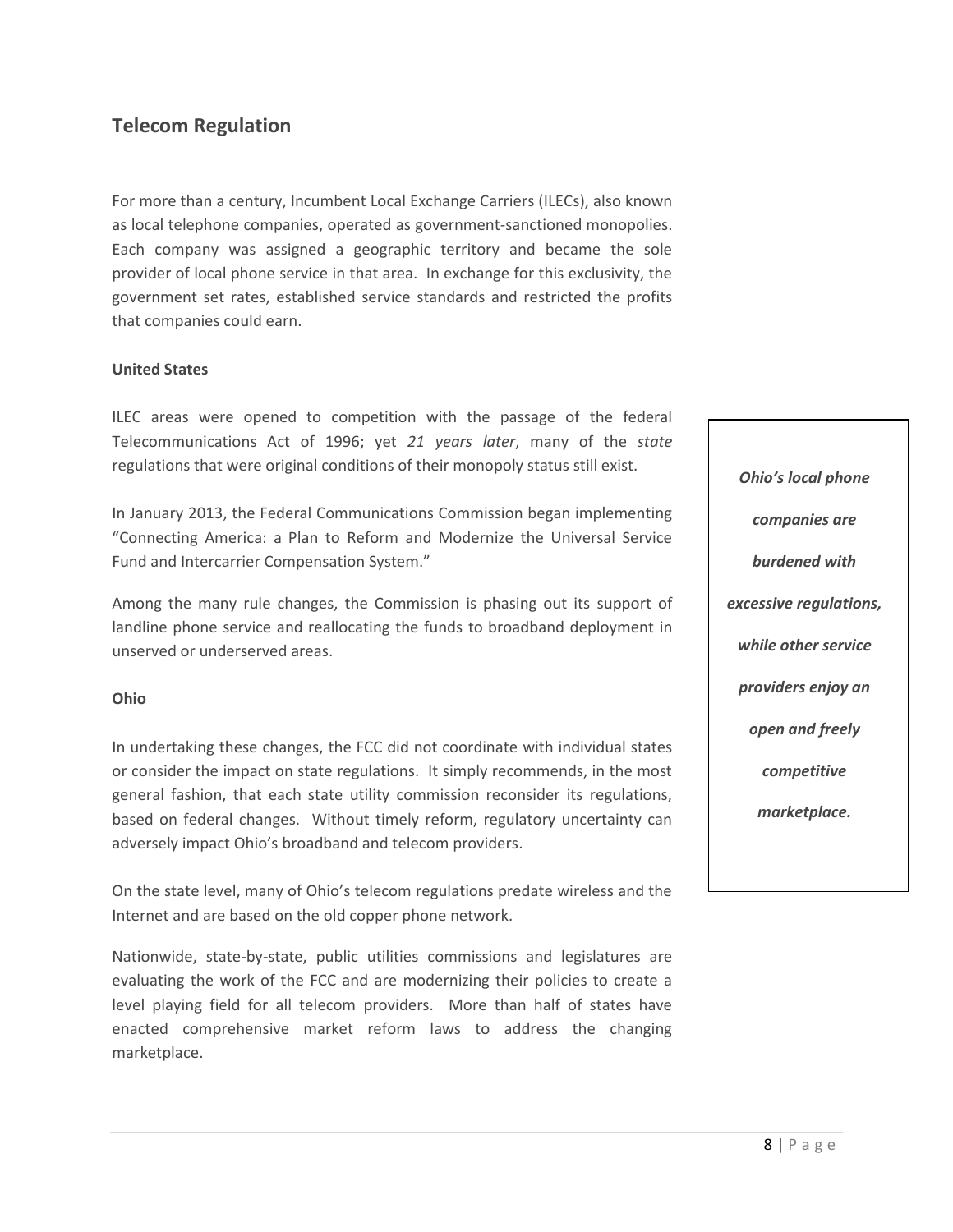New York and Minnesota, for example, established competitive grant programs to provide broadband to all households and businesses.

Ohio took a step forward in 2010 with the passage of the Telecommunications Modernization Act (SB 162). This affirmed that the Public Utilities Commission of Ohio (PUCO) has limited authority to regulate VoIP and may only exercise its limited authority if necessary for the protection, welfare and safety of the public**.** 

However, local phone companies must still comply with outdated regulations that Voice over Internet Protocol (VoIP) providers do not have. VoIP is the technology used by practically all other voice providers than local phone companies.

| <b>Regulation</b>            | <b>VolP</b>   | <b>ILEC</b>    |
|------------------------------|---------------|----------------|
| <b>Telecom Taxes</b>         | Exempt        | <b>Applies</b> |
| Universal Service Support    | <b>None</b>   | Available      |
| Local Loop Facilities        | <b>None</b>   | Regulated      |
| <b>Quality of Service</b>    | Market Driven | Regulated      |
| Disconnect for Non-Payment   | At Will       | Regulated      |
| <b>Billing Rules</b>         | <b>None</b>   | Regulated      |
| <b>State Jurisdiction</b>    | <b>None</b>   | Yes            |
| <b>Federal Jurisdiction</b>  | Limited       | Yes            |
| <b>Access to LD Carriers</b> | <b>None</b>   | Regulated      |
| 911 Access                   | Required      | Required       |
| Tariffs                      | <b>None</b>   | Required       |
| Lifeline                     | <b>None</b>   | Required       |
| Support of TDD and TDY       | Required      | Required       |
| <b>COLR</b>                  | <b>None</b>   | Required       |

### **Comparison of VoIP / LEC Regulatory Requirements <sup>20</sup>**

### **Pricing**

Because Basic Local Exchange Service (BLES) rates are set by the PUCO, ILECs have limited flexibility on pricing. They must prove competition exists in their service areas in order to raise their rates. Even then, ILECs are restricted to a \$1.25 increase per year, irrespective of cost or the number of competitive options for consumers.

*Since 2010, the number of wireless lines has grown from six million to 12 million, and 70% of homes are wireless only.*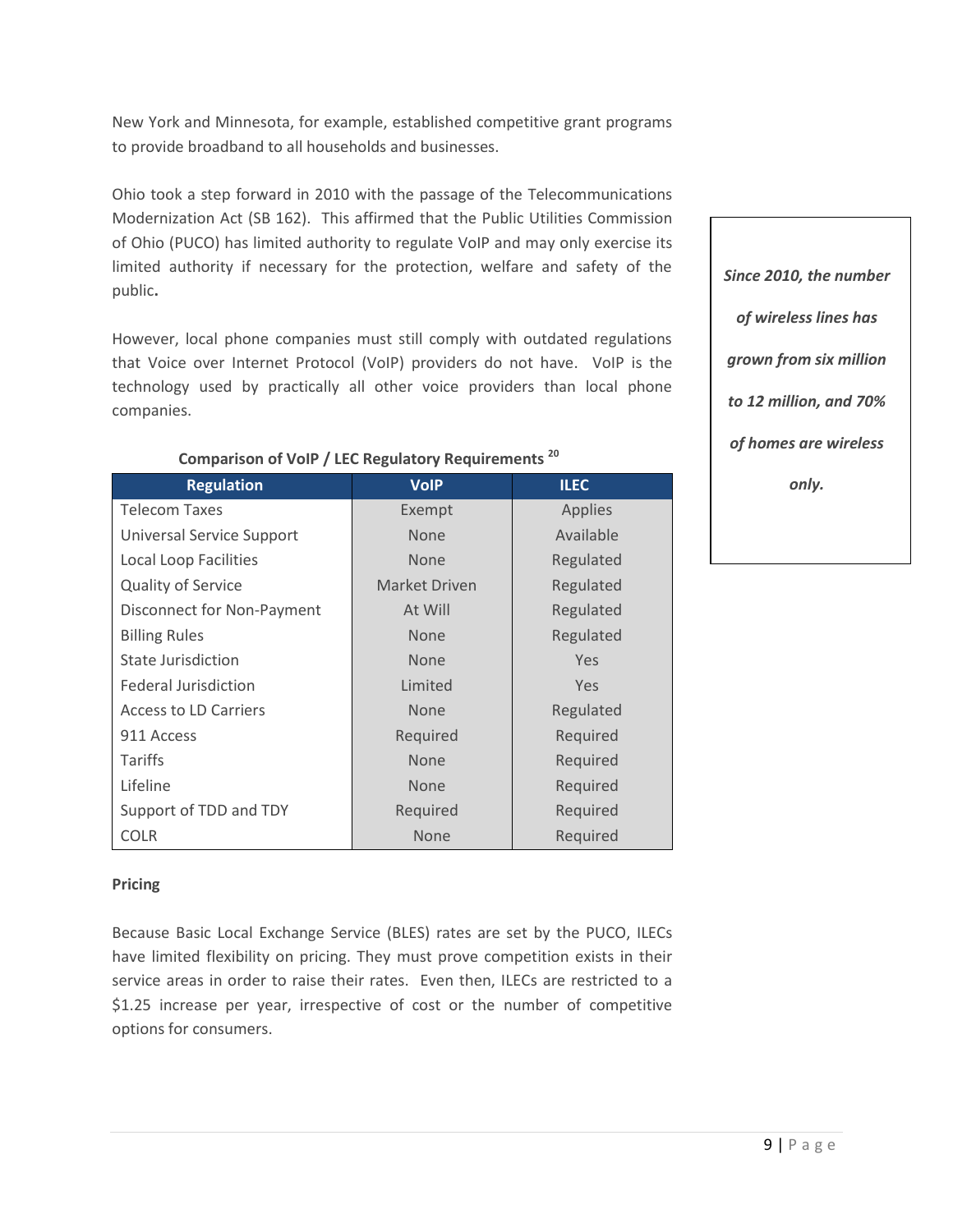## <span id="page-9-0"></span>**Investment in Ohio**

Ohio's incumbent local phone companies contribute more than \$4 billion annually to Ohio's economy and invest more than \$1 billion annually in the network, making the incumbent local phone companies powerful drivers of economic development. OTA companies are committed to spending billions more to increase bandwidth and capacity. New technologies, such as fiber-tothe-home, can fulfill the need, but they require large capital investments. Estimates on how much capital is needed vary greatly due to topography, distance and number of customers in each location.

As a result of these and other companies' investments, Ohio is trending ahead of the national average in broadband adoption and mobile data.



*Ohio's local phone companies contribute more than \$4 billion annually to the state's economy.*

For the 28% of homes that do not subscribe to broadband (even though it is available), the primary reasons are age, cost and computer illiteracy. Elderly and lower income residents are less likely to use broadband and have limited computer experience.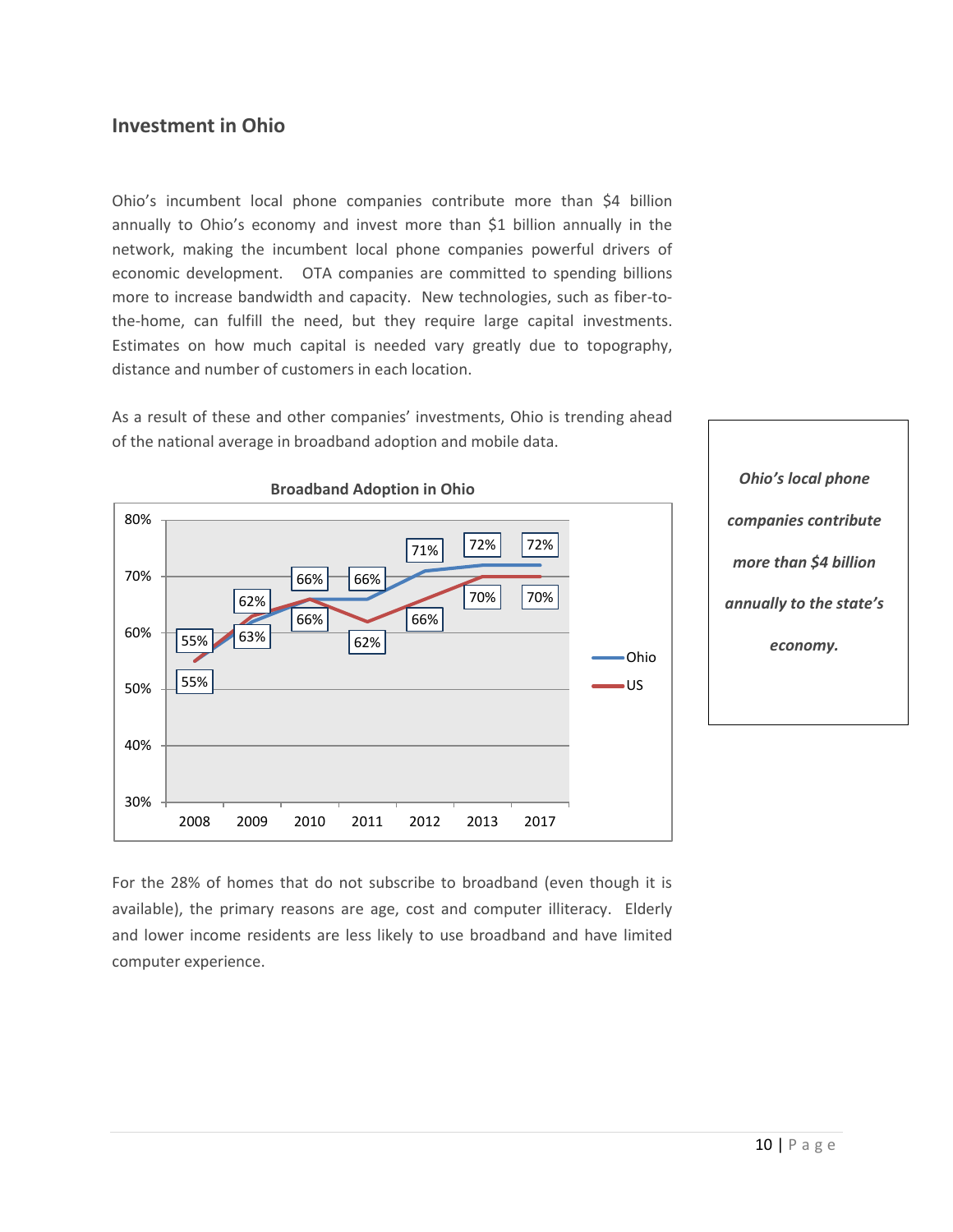# <span id="page-10-0"></span>**Connect America Fund**

The FCC established the Connect America Fund (CAF) in 2012. By 2015, CAF Phase Two funding was released, sending \$350 million to Ohio over six years to bring broadband to unserved and underserved areas.

| <b>Service</b>  | <b>Annual Award</b> | <b>No. of Locations</b> |  |
|-----------------|---------------------|-------------------------|--|
| AT&T            | \$14,000,000        | 37,603                  |  |
| CenturyLink     | \$16,000,000        | 47,707                  |  |
| Cincinnati Bell | \$195,000           | 745                     |  |
| FairPoint       | \$421,000           | 1,247                   |  |
| Frontier        | \$22,900,000        | 66,592                  |  |
| Windstream      | \$4,150,000         | 13,073                  |  |
| <b>TOTAL</b>    | \$57,666,000        | 166,967                 |  |

#### **Top Connect America Fund Recipients in Ohio <sup>21</sup>**

In addition to the companies listed above, the FCC has offered Ohio's 34 small, rural telephone companies \$55 million to upgrade their networks to bring faster broadband to more than 7,000 rural homes and businesses.<sup>22</sup>

Broadband already extends across Ohio with 99% of homes accessible to a service provider. Ohio's local phone companies will be investing millions more to reach the last 1% and to upgrade their networks to provide all homes with faster speeds and more reliable service.

Ohio is the only state in the U.S. in which all of the major local phone companies have applied for and received funding, indicating the strong commitment by all players to improve service to all consumers.

This partnership with the FCC will place Ohio among the most active states in the nation in broadband expansion. The map on the following page shows the designation of Connect America Funds in the state.

*Broadband investment, capacity and availability are increasing, while the adoption rate remains flat. Telecom policy should focus on getting all homes to receive broadband.*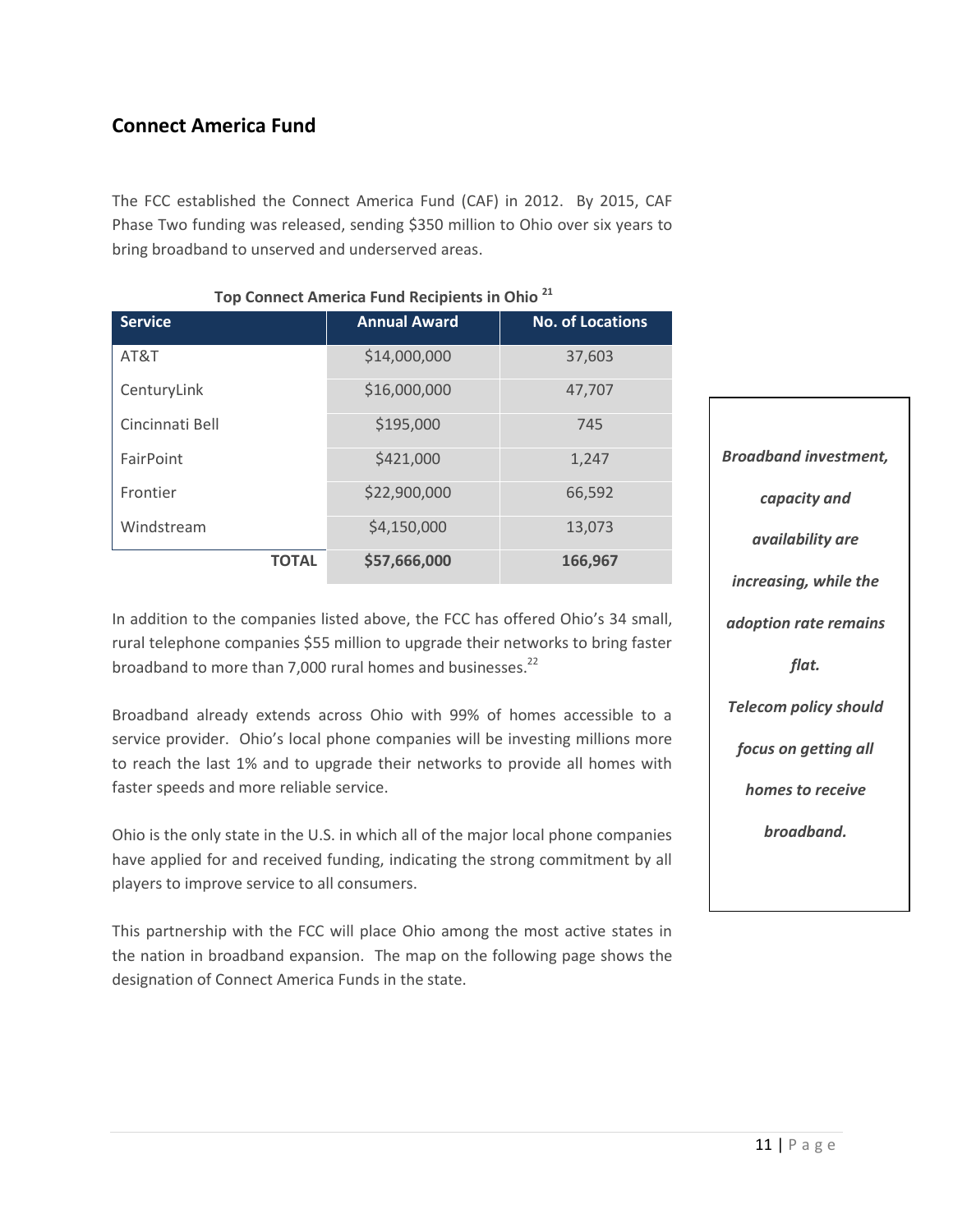# **Connect America Fund – Phase Two Build-out Commitments**



| Carrier         | Housing and Business<br>Locations in Targeted Areas | Annual CAF<br>Investment |
|-----------------|-----------------------------------------------------|--------------------------|
| AT&T            | 37,603                                              | \$14,802,500             |
| Cincinnati Bell | 745                                                 | \$194,944                |
| CenturyLink     | 47,707                                              | \$15,982,805             |
| FairPoint       | 1.247                                               | \$420,997                |
| Frontier        | 66,592                                              | \$22,927,850             |
| Windstream      | 13.073                                              | \$4,154,270              |



#### Legend

County Boundary AT&T Areas Targeted for CAF Investment Cincinnati Bell Areas Targeted for CAF Investment CenturyLink Areas Targeted for CAF Investment FairPoint Areas Targeted for CAF Investment Frontier Areas Targeted for CAF Investment Windstream Areas Targeted for CAF Investment

All Rights Reserved, © Copyright 2015, Connect Ohio, Countros, OH 43215.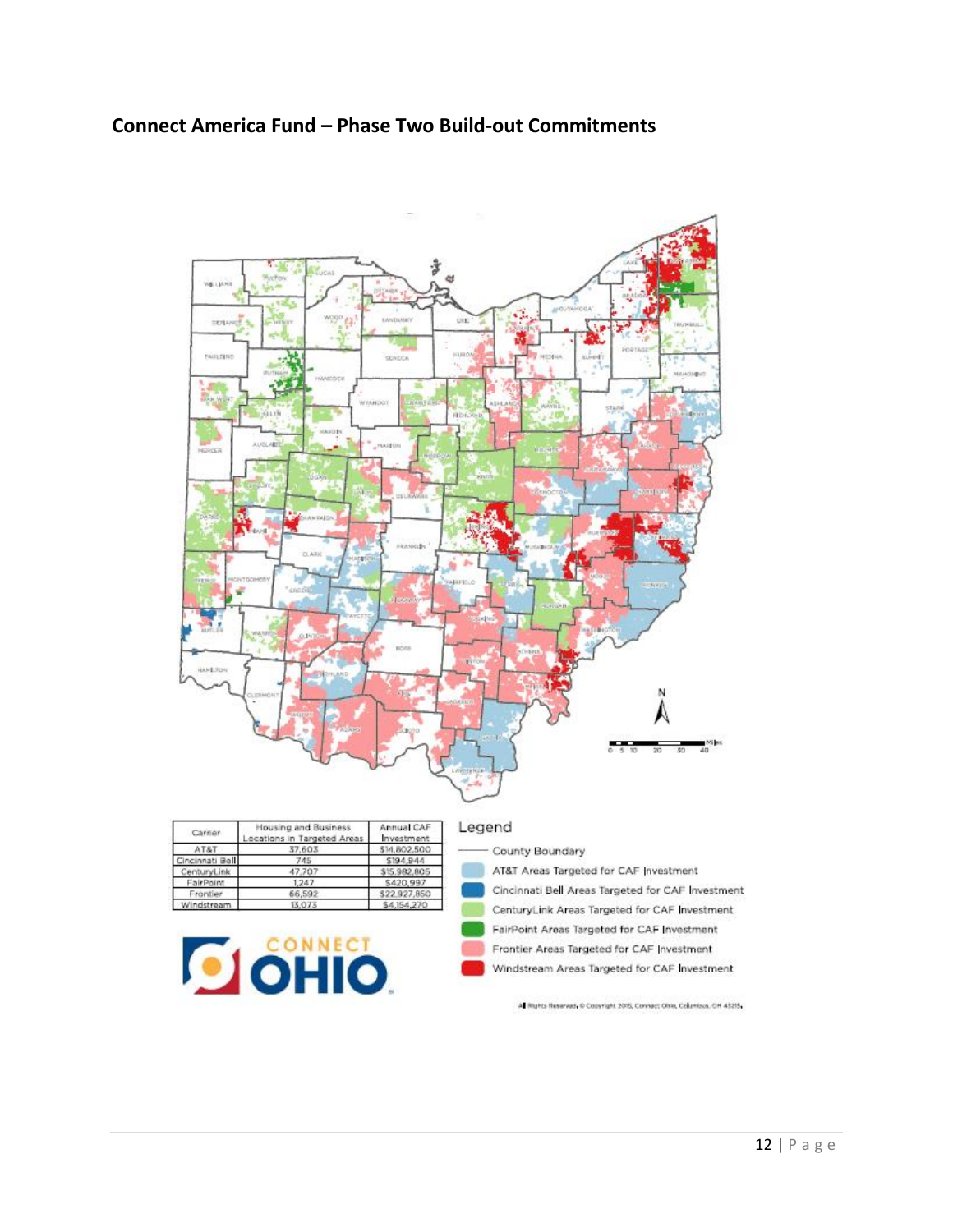# <span id="page-12-0"></span>**Ohio's Local Phone Companies**

New technologies have made traditional phone service largely obsolete. Most consumers prefer wireless and Internet communications to landline.

Residential users began eliminating their landlines in 2000, while businesses began converting their phone systems into voice over Internet protocol (VoIP) – a data communications service.

In less than a generation, Ohio's local phone companies – technically referred to as incumbent local exchange carriers (ILECs) – have lost 80% of their landline customers.



*Since 2000 local phone companies have lost 80% of their customers.*

#### **Landline statistics: <sup>23</sup>**

- **ILECs have lost 5.6 million local phone customers since peaking in 2000.**
- Since 2010, ILECs have lost more than 10% of their phone lines per year.
- 20% of the lines remaining in service are basic only.
- 25% of the average phone bill is for taxes, surcharges and regulatory fees.
- **18% of lines remaining in service go unused each month.**
- **ILECs are heavily regulated, while other telecom services compete in an** open market.

Despite their losses of local phone customers, ILECs remain the backbone of all telecom. They maintain the infrastructure that connects wireless and Internet communications.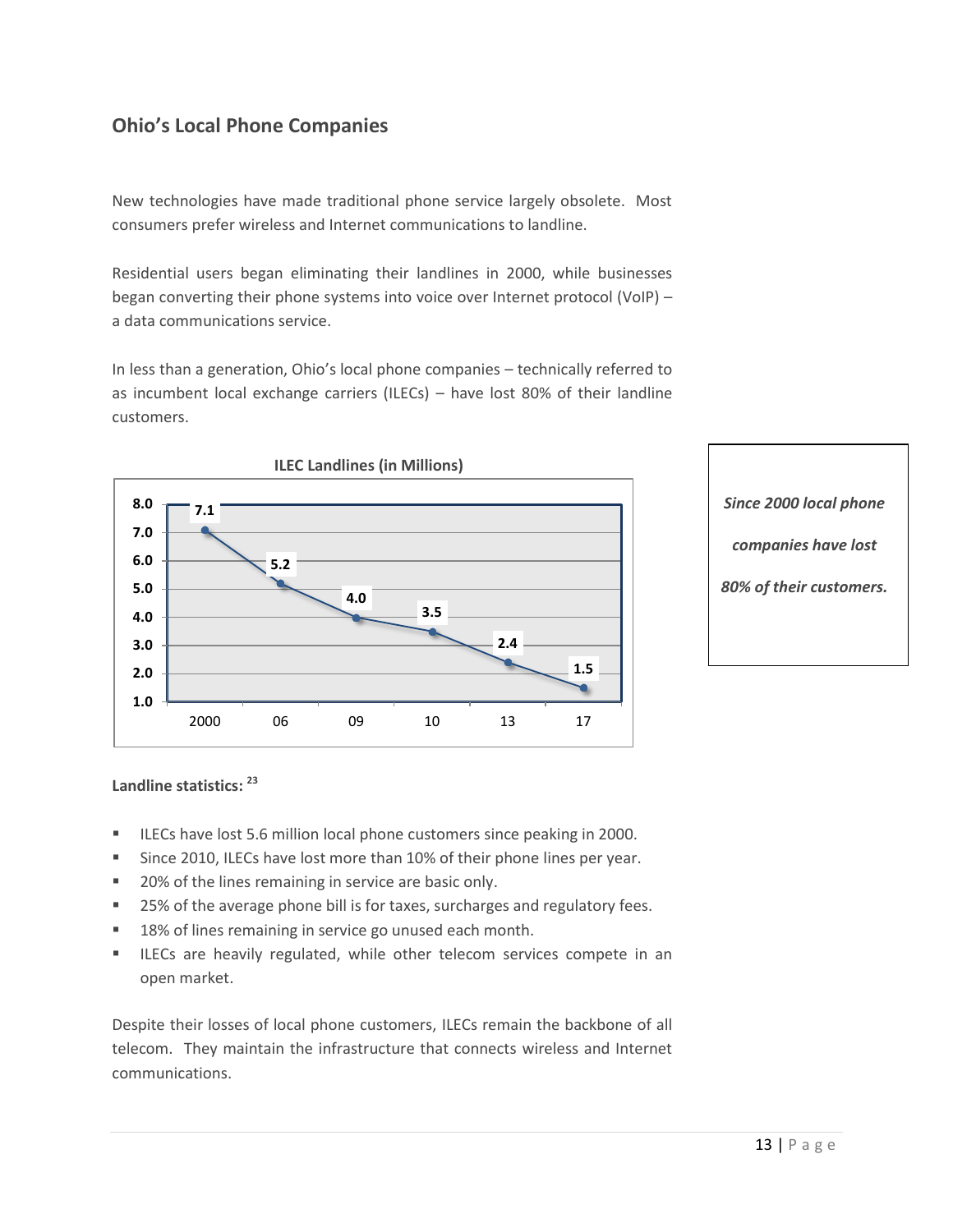# <span id="page-13-0"></span>**Wireless in Ohio**

Brimming with innovation, wireless continues to dominate the telecom industry. Wireless service revenues are now \$9 billion annually in Ohio. There are an estimated 11.8 million wireless phones in Ohio for a population of 11.4 million.



An estimated 70% of homes in Ohio are wireless only with an additional 10% having switched to a non-regulated VoIP service.

#### **Wireless statistics**: 24

- 95% of adults have a wireless phone.
- **There are 9.1 million mobile wireless data plans in Ohio.**
- The average home spends \$121 per month on mobile wireless.
- 77% of wireless users have a smartphone.
- Verizon Wireless projects its mobile data will increase seven times by 2019.

Each new generation of wireless brings faster speeds and greater reliability. Long-Term Evolution (LTE) is the name of the fourth-generation (4G) standard. This required each cell tower to be upgraded with new electronics to deliver the stronger and faster Internet speeds.

Fifth-generation networks are currently being fast-tracked by AT&T and Verizon and are due by 2020. In addition to providing much faster speeds (40-times faster than 4G) and much greater reliability, 5G networks will be the backbone of the Internet of Things and machine-to-machine communications.

*wireless phone numbers in service than people in Ohio. Verizon Wireless projects its mobile data will increase seven times by 2019.*

*There are more*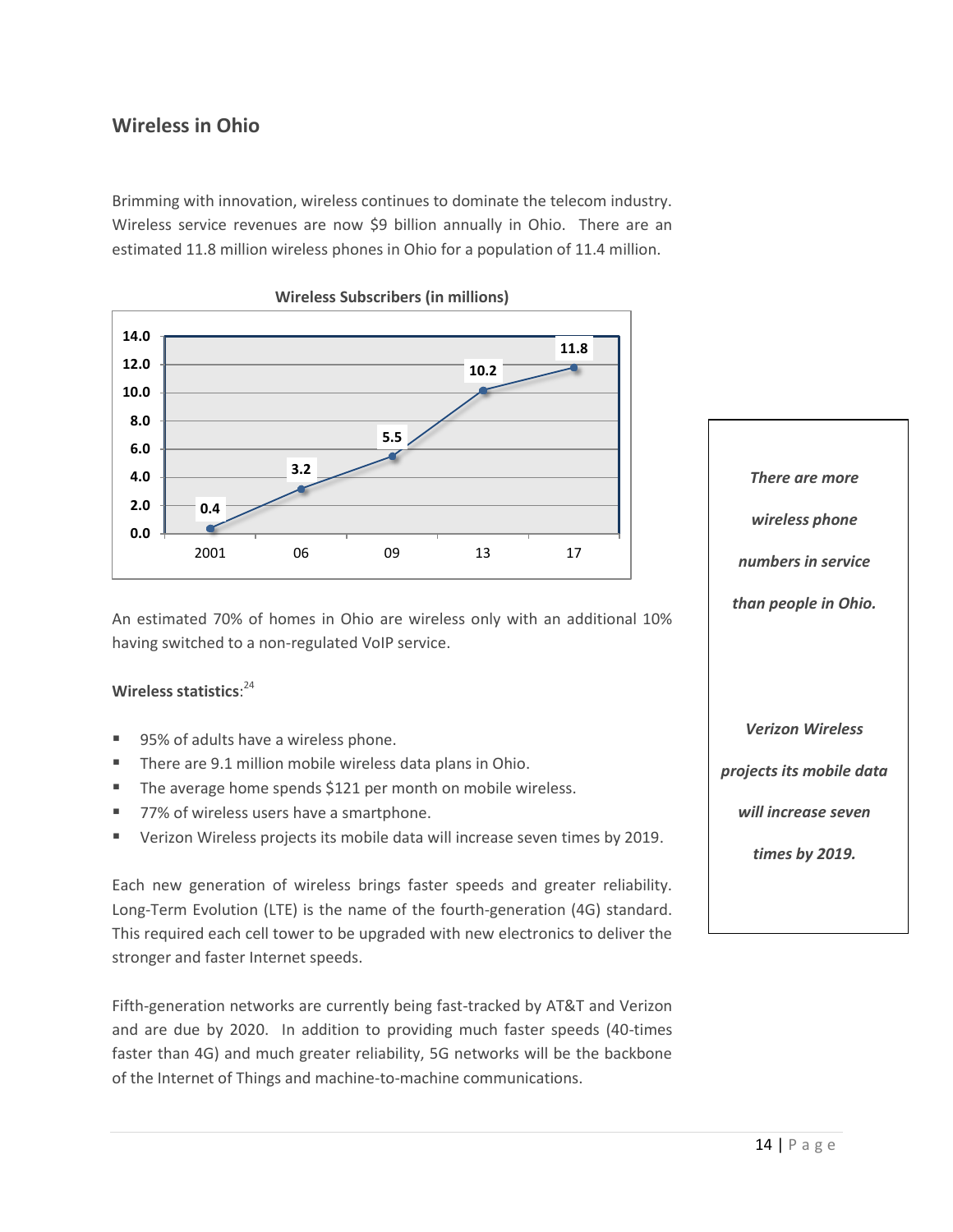# <span id="page-14-0"></span>**Broadband in Ohio**

Fixed broadband is available to 99% of Ohio homes with 72% of those homes subscribing to a provider. ISPs are competing head-on to capture the consumer's business and get broadband to everyone.

Like all telecom services in Ohio, broadband is very competitive. There are more than 200 providers, using a mix of technologies to bring a range of Internet options to Ohio consumers.

| Ohio Internet Service Providers <sup>25</sup> |  |  |
|-----------------------------------------------|--|--|
|-----------------------------------------------|--|--|

| <b>Delivery Medium</b>               | <b>No. of Providers</b> |
|--------------------------------------|-------------------------|
| DSL (copper phone wires)             | 50                      |
| Cable Modem (cable television wires) | 31                      |
| Fiber-optics                         | 67                      |
| <b>Fixed Wireless</b>                | 45                      |
| <b>Mobile Wireless</b>               | 11                      |
| Satellite                            | $\mathfrak{D}$          |

#### **Broadband statistics:<sup>26</sup>**

- Broadband is now in 72% of Ohio homes, 2% above the U.S. average.
- The average household spends \$61 per month on wired broadband.
- The average home spends an additional \$50 on mobile wireless broadband.
- The average household consumes a total of 150 gigabytes of data per month, a 130% increase in just two years.

There are several challenges facing Ohio broadband providers, including 1) keeping up with consumer demands for speed and bandwidth; and 2) encouraging adoption by the 28% of homes without broadband.

Customers expect more and more bandwidth at no additional cost and with no limitations, irrespective of network capacity or expense to the provider.

As to the 28% of Ohio homes without a broadband subscription, state and federal policymakers regard broadband to be an entitlement. Getting the service to all Americans is now a public policy priority.

*Data traffic has increased more than 130% in two years. How much is 150 GB of data consumption per month? The equivalent of streaming two-tothree hours of highdefinition video per day.*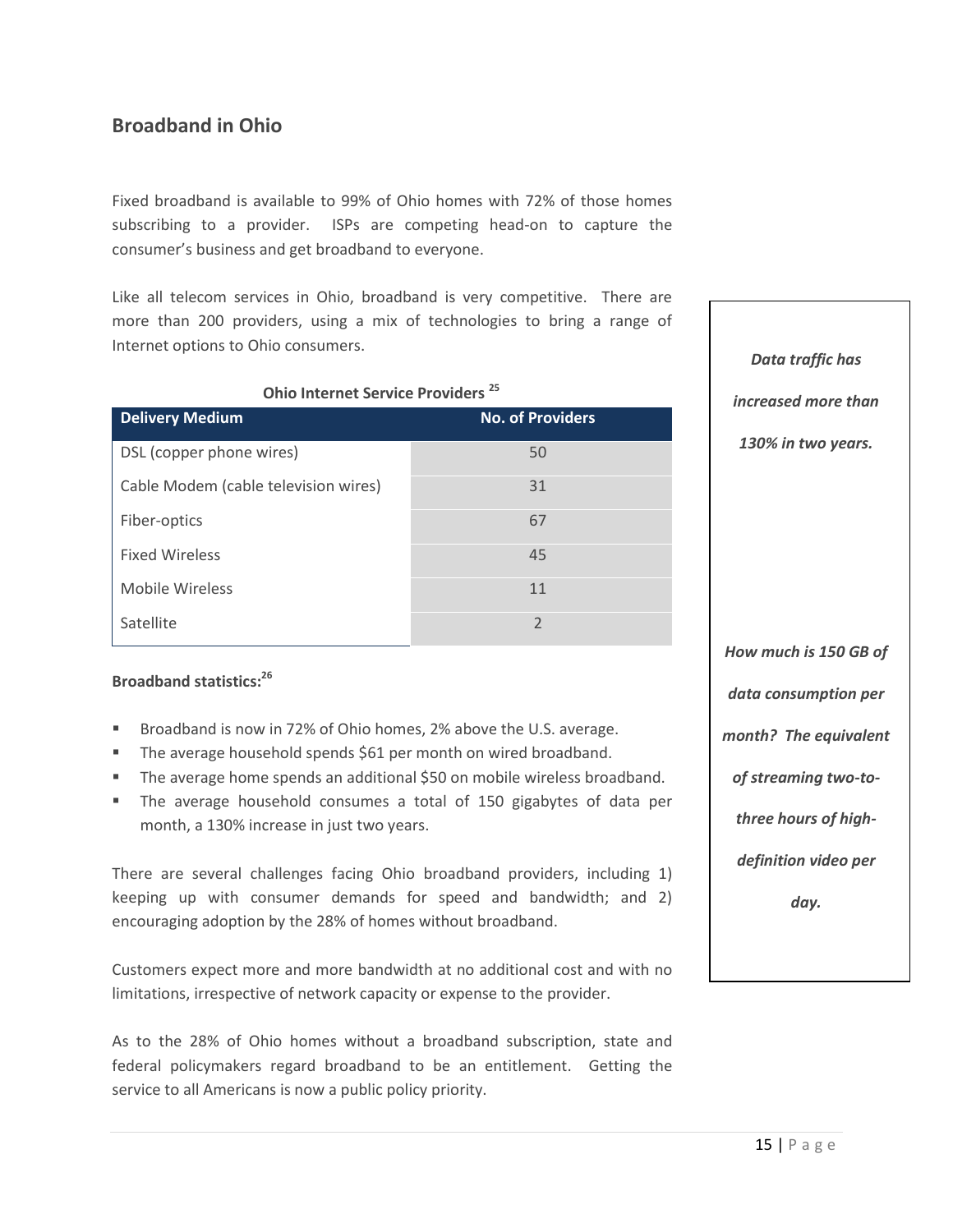# <span id="page-15-0"></span>**Video in Ohio**

Like wireless, video is exploding with innovation, from whole-home DVR to 4Kresolution. As a result, video providers are enjoying a steady increase in customer spending.

There are 31 cable television companies serving Ohio and two Direct Broadcast Satellite (DBS) providers: DirecTV and Dish Network. The cable companies have been especially ambitious at deploying broadband and phone service.

Video streaming has become a popular alternative to traditional television viewing. More than one-third of U.S. homes have a Netflix account. Netflix alone is responsible for one-third of all Internet traffic during peak hours.<sup>27</sup>

#### **Video statistics:<sup>28</sup>**

- 75% of all Internet traffic is related to video.
- 82% of homes currently subscribe to a video service provider, such as a cable or satellite company, down from a peak of 92% in 2007.
- 76% of homes use Netflix, DVR or video on-demand.
- The average home spends \$93 per month on subscription video (not including streaming).

#### **Cord Cutting**

History is repeating itself. Back in the early days of mobile wireless, a small minority of cell phone users began eliminating their landlines. They were willing to tolerate poor quality and dropped calls for the monthly savings of \$40-50 on their landline service. Fast forward to 2017, and 70% of Ohio homes are now wireless-only, due to much better cellular coverage and a new way of communicating through text and email.

Subscription video is on a similar path. An estimated 10% of homes nationwide have already cut the video cord.<sup>29</sup> The trend will accelerate dramatically over the next decade and become the norm. Consumers will watch and pay for television in a different manner, producing an entirely new video model.

*75% of all Internet traffic is related to video. 10% of homes have cut the video cord and rely exclusively on streaming.*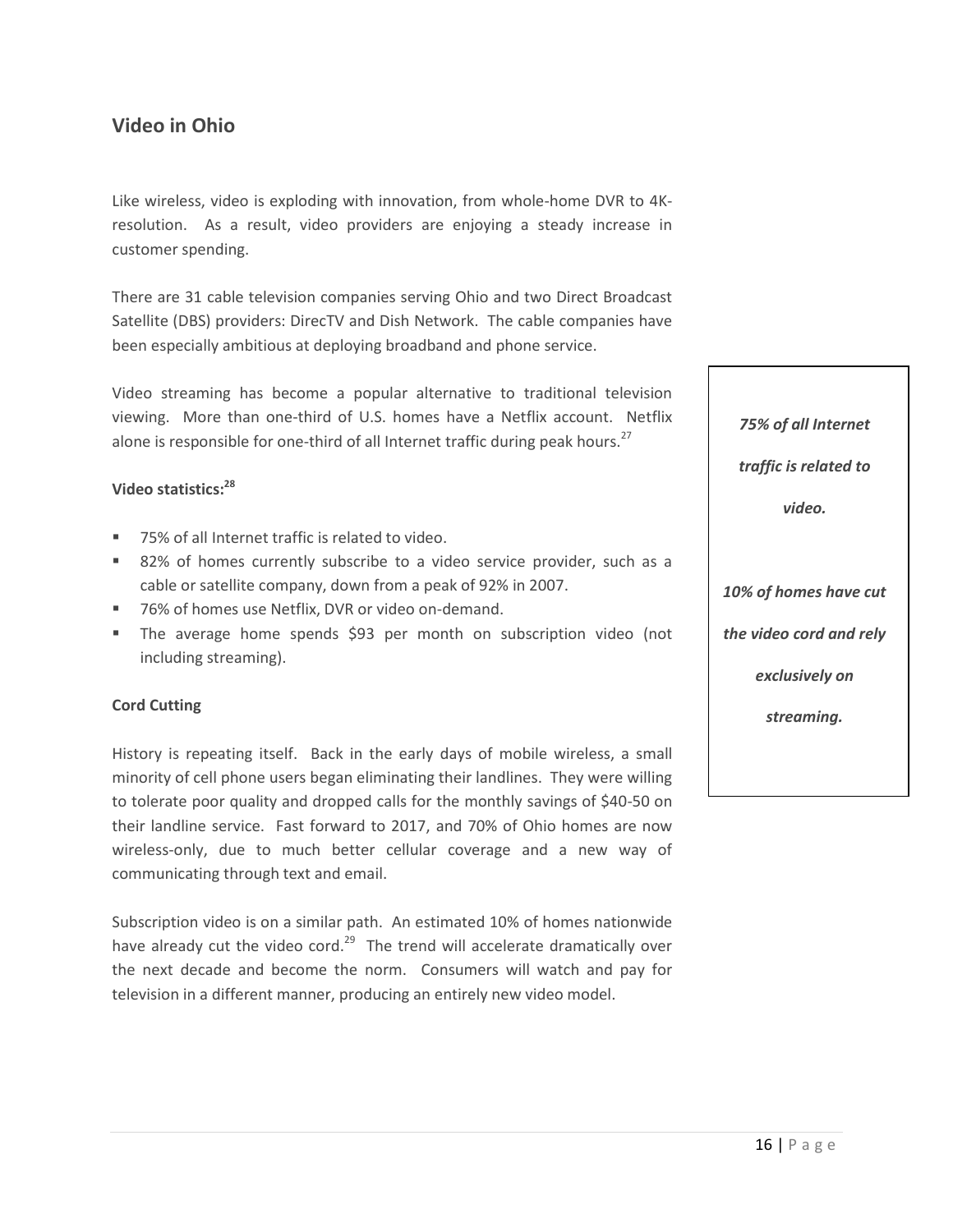## <span id="page-16-0"></span>**Healthcare and Telecom Case Studies**

#### **Rural Telehealth**

Nowhere is the value of telecommunications more seen than in healthcare. Broadband connectivity has made it possible for residents throughout the state to receive the highest quality care from specialists and hospitals, often hundreds-of-miles away from where they live.

NTCA – the Rural Broadband Association recently released a study on the impact of telehealth – the remote delivery of medical services and clinical information using telecommunications technologies. Telehealth improves the delivery, cost and availability of healthcare to the most remote parts of Ohio.

This is especially valuable to rural Ohioans, who according to the Center for Disease Control (CDC), tend to be older, less advantaged and more susceptible to chronic diseases. They have less direct access to facilities, as rural hospitals continue to close, due to financial strains. Telehealth, made possible by the state's broadband providers, is helping to bridge the gap between rural and urban areas.

Among the quantifiable benefits of rural telehealth are savings in transportation, lost wages and hospital costs, as well as increased revenues for local labs and pharmacies.<sup>30</sup> Telehealth can solve many of the healthcare problems inherent to rural areas.

| <b>Annually per Remote Facility</b>    | <b>Savings / Revenues</b> |
|----------------------------------------|---------------------------|
| <b>Travel Savings</b>                  | \$3,127                   |
| Lost Wages Savings                     | \$1,360                   |
| <b>Hospital Cost Savings</b>           | \$27,209                  |
| Increased Revenues to Local Labs       | \$49,299                  |
| Increased Revenues to Local Pharmacies | \$3,920                   |

The complete study is available at www.ntca.org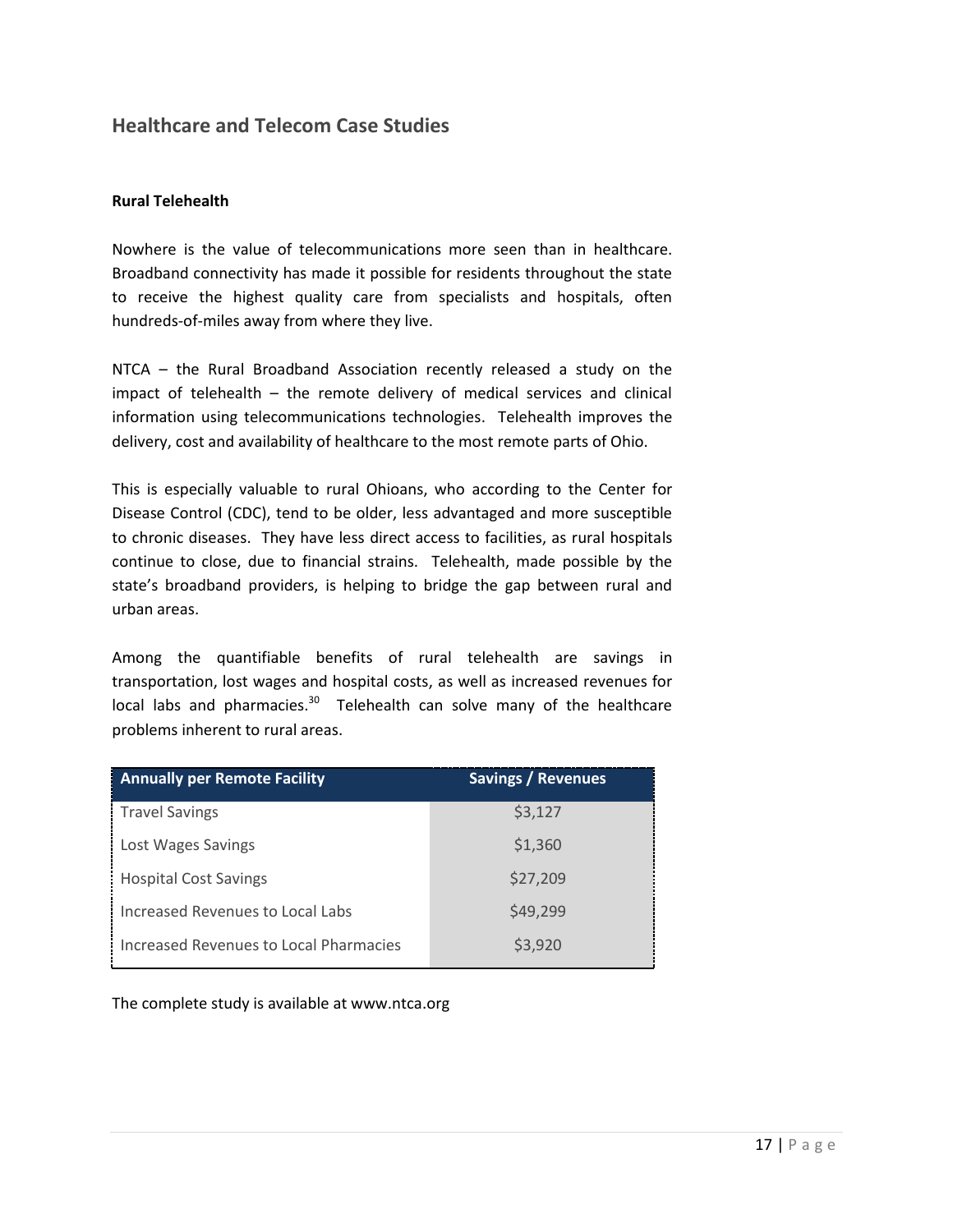#### <span id="page-17-0"></span>**Patient / Physician Relationship**

Online patient portals provide more reliable and secure access to medical records for greater efficacy. Allowing patients to share their health data with providers has the potential for population health and chronic disease management. Patients can be more involved in tracking their conditions and help to identify changes in a condition before more costly treatments might be needed.

Leveraging broadband technology can expand the patient/physician encounter out of the office setting. This can lead to more frequent assessments and adjustments which may improve outcomes and cut costs.

The Cleveland Clinic is a leader in development of a rich, technology based relationship between patients and providers. Scheduling and access for patients, primary care and specialty providers are more convenient than ever. Through its patient portal, the Clinic has released millions of test results and ambulatory progress notes to patients. Further, patients can better manage medications, diagnoses, care plans, treatment options and health promoting activities. Patients now can more effectively manage their healthcare needs. 31

The future of healthcare in Ohio is dependent on a fiber-based, broadband infrastructure – the same infrastructure that supports commerce, government services and education.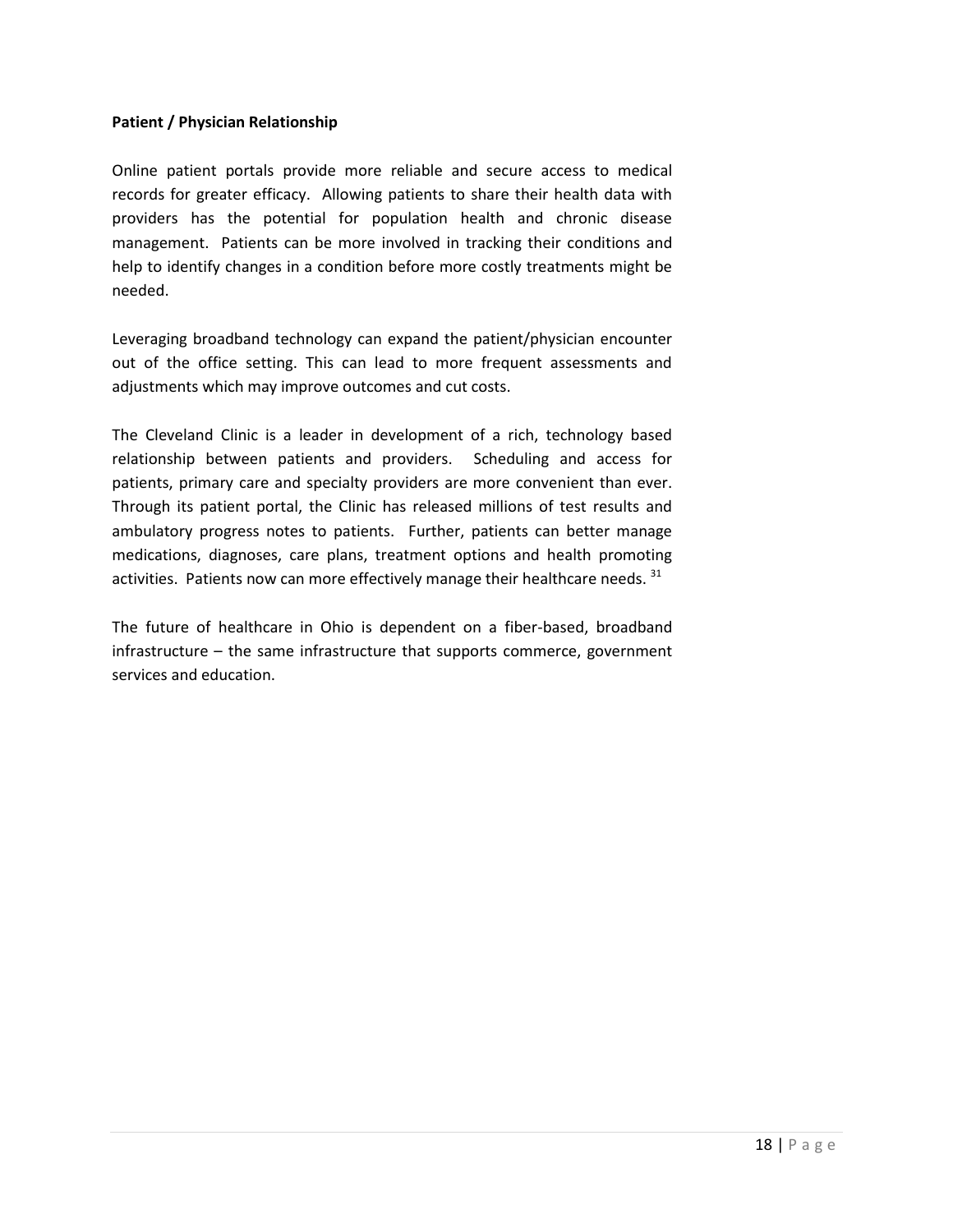## **About the Ohio Telecom Association**

The Ohio Telecom Association (OTA) promotes the common interests of telecommunications companies serving the state. OTA represents local phone companies, Internet providers, subscription video providers, wireless carriers and associate member companies that supply goods and services to the industry.

OTA plays an active role in the formulation of telecommunications policy working with its members, the Public Utilities Commission of Ohio and the General Assembly.

OTA is the first established telecommunications association in the United States. Its members are united in advocating for policies and regulations that create a fair marketplace. No single type of telecom provider – wired, wireless, VoIP – should be handicapped or be given an advantage in competing for the consumer's business.

#### **Contact**

Charles R. Moses, President Ohio Telecom Association moses@ohiotelecom.com www.ohiotelecom.com 614-221-3231